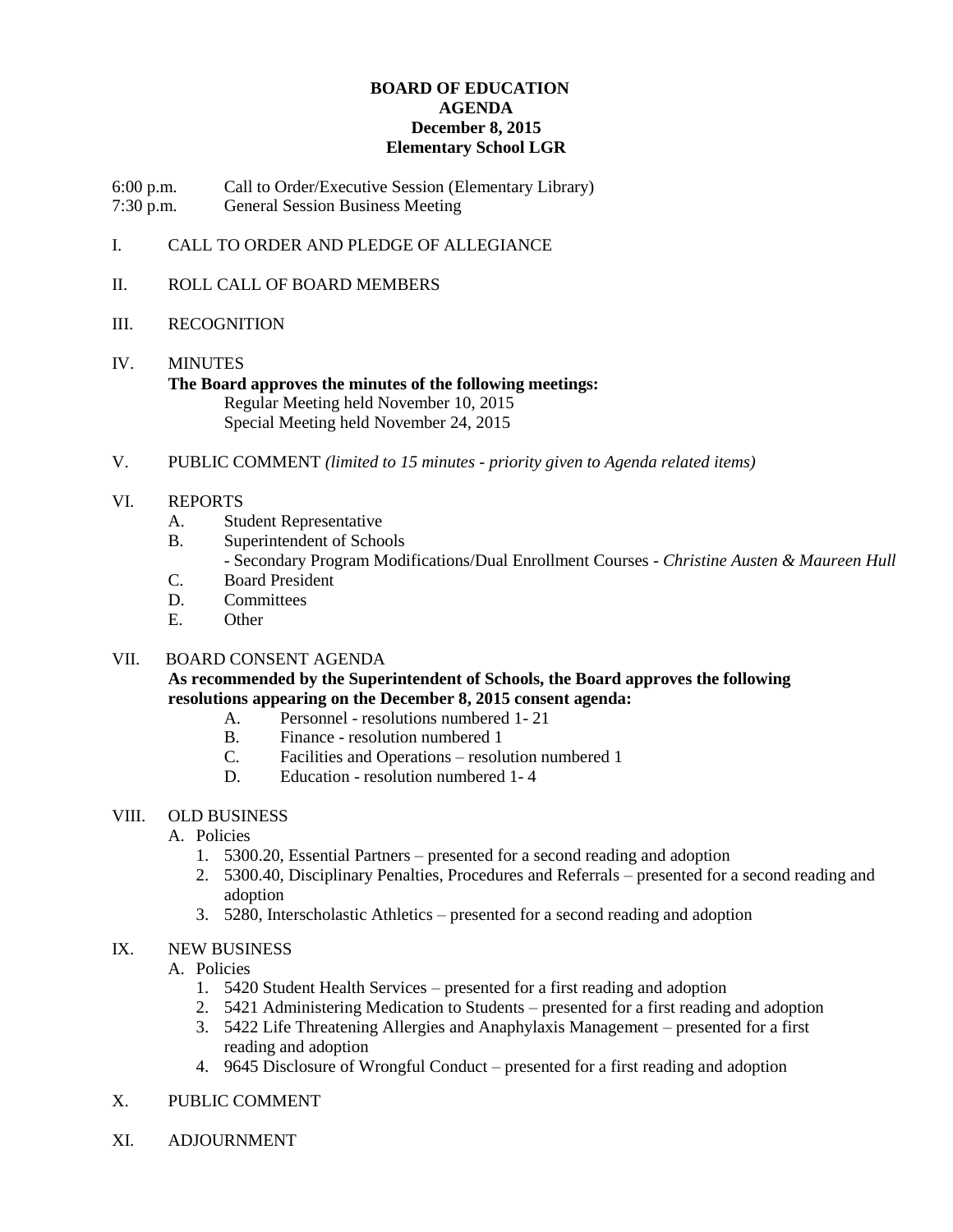## **CONSENT AGENDA December 8, 2015**

#### **A. Personnel**

1. Change in Start Dates – Teaching Assistants

The Board approves the change in start dates for the following teaching assistants: Stephanie Lombardo (leave replacement for Sheila Albinson) from 10/14/15 to 9/8/15 Joan Meere (probationary appointment) from 11/11/15 to 9/3/15 Selena Casino (probationary appointment) from 11/11/15 to 9/3/15

2. Appointment – Facility Use Monitors

The Board approves the following as Facility Use Monitors, as needed, for the 2015-2016 school year at the rate of \$20.00 per hour: Christine Kauffman Thomas Serabian

3. Appointment – Coaches

The Board approves the following coaching positions for the 2015-2016 school year in accordance with the negotiated agreement with the Port Jefferson Teachers Association:

Appoint - Madeline Combs as JV Girls Lacrosse Coach Appoint – Keith Buehler as Volunteer Baseball Coach Appoint – Peter J. Esposito as 7/8 Baseball Coach (pending TCL) Appoint – Thomas Foley as MS Boys Lacrosse Coach Rescind Appointment – Pauline Spiller as Winter MS Cheerleading Coach effective November 16, 2015

4. Appointment – Co-Curricular

The Board approves the following co-curricular appointments for the 2015-2016 school year, in accordance with the negotiated agreement with the Port Jefferson Teachers Association:

Edna Louise Elementary School:

| Drama Club          | <b>Christian Neubert and Kristen Neubert</b>          |
|---------------------|-------------------------------------------------------|
| Grade 3 Intramurals | Kevin Rowett, Benjamin Bajus                          |
|                     | Miegan Rowett (substitute)                            |
|                     | Student Government Dana St. Pierre and Michelle Smith |
| High School:        |                                                       |
| Newspaper Club      | Nicole Pennino-Costa (prorated)                       |

5. Appointment – After School Supervision Substitutes

The Board approves the following as substitute after-school supervision appointments for the 2015-2016 school year at the rate of \$20.00 per hour.

| Debra Hartmann   |
|------------------|
| Michelle Lautato |
| Karin Mall       |
|                  |
|                  |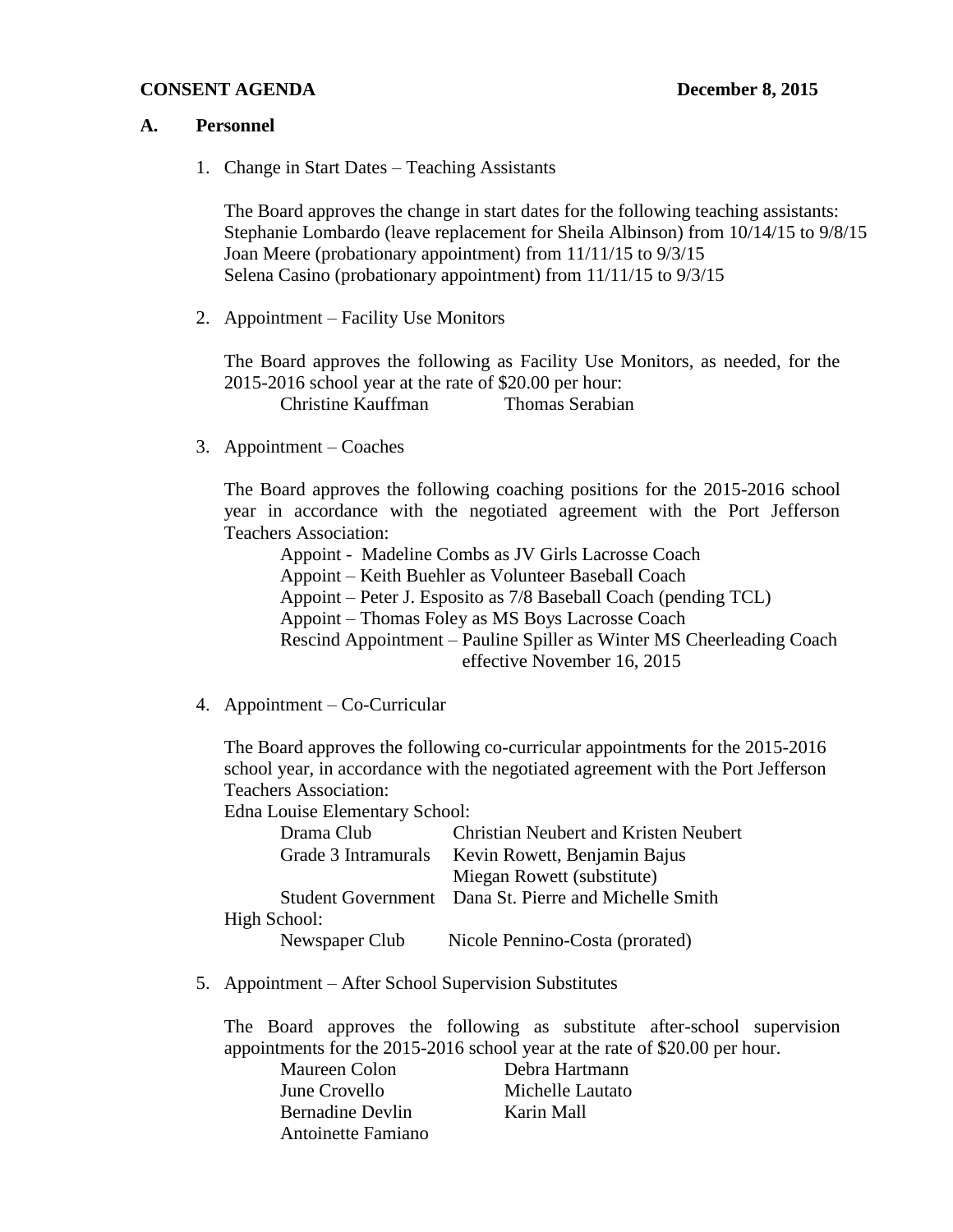6. Appointment – Substitutes

|              |         |                | The Board approves the following substitute appointments for the 2015-2016 |
|--------------|---------|----------------|----------------------------------------------------------------------------|
| school year: | Teacher | Ross Fullshire | Kimberly Rubino                                                            |
|              |         | Kyle Gorton    | <b>Kristen Snelders</b>                                                    |
|              |         | Lisa Kirk      | Laura Spielman                                                             |

7. Request for Leave – English Teacher

The Board approves the request of Eva Grasso, as a Teacher of English, for a leave of absence from on or about February 28, 2016 to on or about May 31, 2016, in accordance with Board Policy 9520.2 Family and Medical Leave and Article IX.B.9 and IX.F. of the negotiated agreement with the Port Jefferson Teachers' Association.

8. Request for Leave Extension – Music Teacher

The Board grants the request of Katie Bernius, teacher of Music, for an extension of her present leave of absence from January 25, 2016 to on or about June 30, 2016, in accordance with the negotiated agreement with the Port Jefferson Teachers Association.

9. Extension of Leave Replacement Appointment – Music Teacher

The Board extends the leave replacement appointment of Lisa Scrom, as a teacher of Music (for Katie Bernius) from January 25, 2016 to on or about June 30, 2016, in accordance with the negotiated agreement with the Port Jefferson Teachers Association.

10. Request for Leave Extension – School Psychologist

The Board grants the request of Kristen Wendel, School Psychologist, for an extension of her present leave of absence from December 15, 2015 to on or about March 1, 2016, in accordance with the negotiated agreement with the Port Jefferson Teachers Association.

11. Extension of Leave Replacement Appointment – School Psychologist

The Board extends the leave replacement appointment of Laura Ametrano, as School Psychologist (for Kristen Wendel), from December 15, 2015 to on or about March 1, 2016, in accordance with the negotiated agreement with the Port Jefferson Teachers' Association.

12. Request for Leave Extension – Elementary Teacher

The Board grants the request of Melissa Corey, as a Teacher of Elementary Education, for an extension of her present leave of absence from January 4, 2016 to on or about April 4, 2016, in accordance with the negotiated agreement with the Port Jefferson Teachers' Association.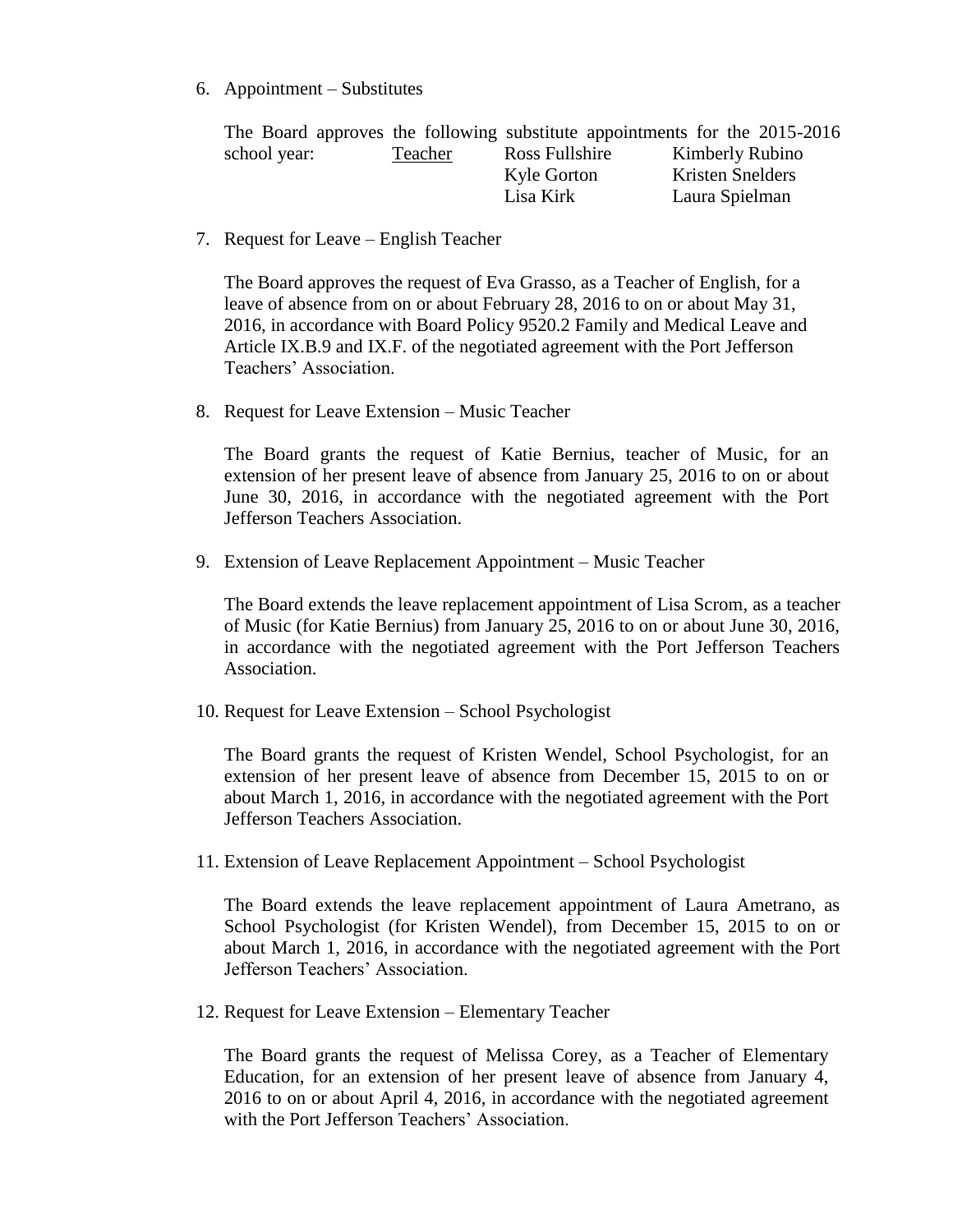13. Extension of Leave Replacement Appointment – Elementary Teacher

The Board extends the leave replacement appointment of Janelle Bellotti, as a teacher of Elementary Education (for Melissa Corey), from January 4, 2016 to on or about April 4, 2016, in accordance with the negotiated agreement with the Port Jefferson Teachers' Association.

14. Request for Leave Extension – Mathematics Teacher

The Board grants the request of Winifred Kuemmel, as a Teacher of Mathematics, for an extension of her present leave of absence from January 25, 2016 to on or about June 30, 2016, in accordance with the negotiated agreement with the Port Jefferson Teachers' Association.

15. Extension of Leave Replacement Appointment – Mathematics Teacher

The Board extends the leave replacement appointment of Camille Doherty, as a Teacher of Mathematics (for Winifred Kuemmel), from January 25, 2016 to on or about June 30, 2016, in accordance with the negotiated agreement with the Port Jefferson Teachers' Association.

16. Appointment – Substitute/Leave Replacement

The Board approves the appointment of Ross Fullshire, as a teacher of Special Education (for Kelly Spencer), on a substitute basis from on or about December 25, 2015 to on or about February 22, 2016; and on a leave replacement basis from on or about February 23, 2016 until on or about February 29, 2016, at Level MA Step 1, in accordance with the negotiated agreement with the Port Jefferson Teachers Association.

17. Resignation – Custodial Worker I

The Board accepts the resignation of Kenneth Cash, as a Custodial Worker I, effective November 17, 2015.

18. Appointment – Custodial Worker I

The Board approves the appointment of Richard Melo, as a Custodial Worker I, on a probationary basis, effective December 28, 2015, at an annual salary of \$30,400, subject to fingerprint clearance, in accordance with the Suffolk County Civil Service Department and the negotiated agreement with the Port Jefferson Custodial Workers Unit.

19. Memorandum of Agreement – Facility & Technology Supervisors

The Board approves a certain Memorandum of Agreement, dated December 8, 2015, between the Port Jefferson Union Free School District and the Port Jefferson Facility & Technology Supervisors Association.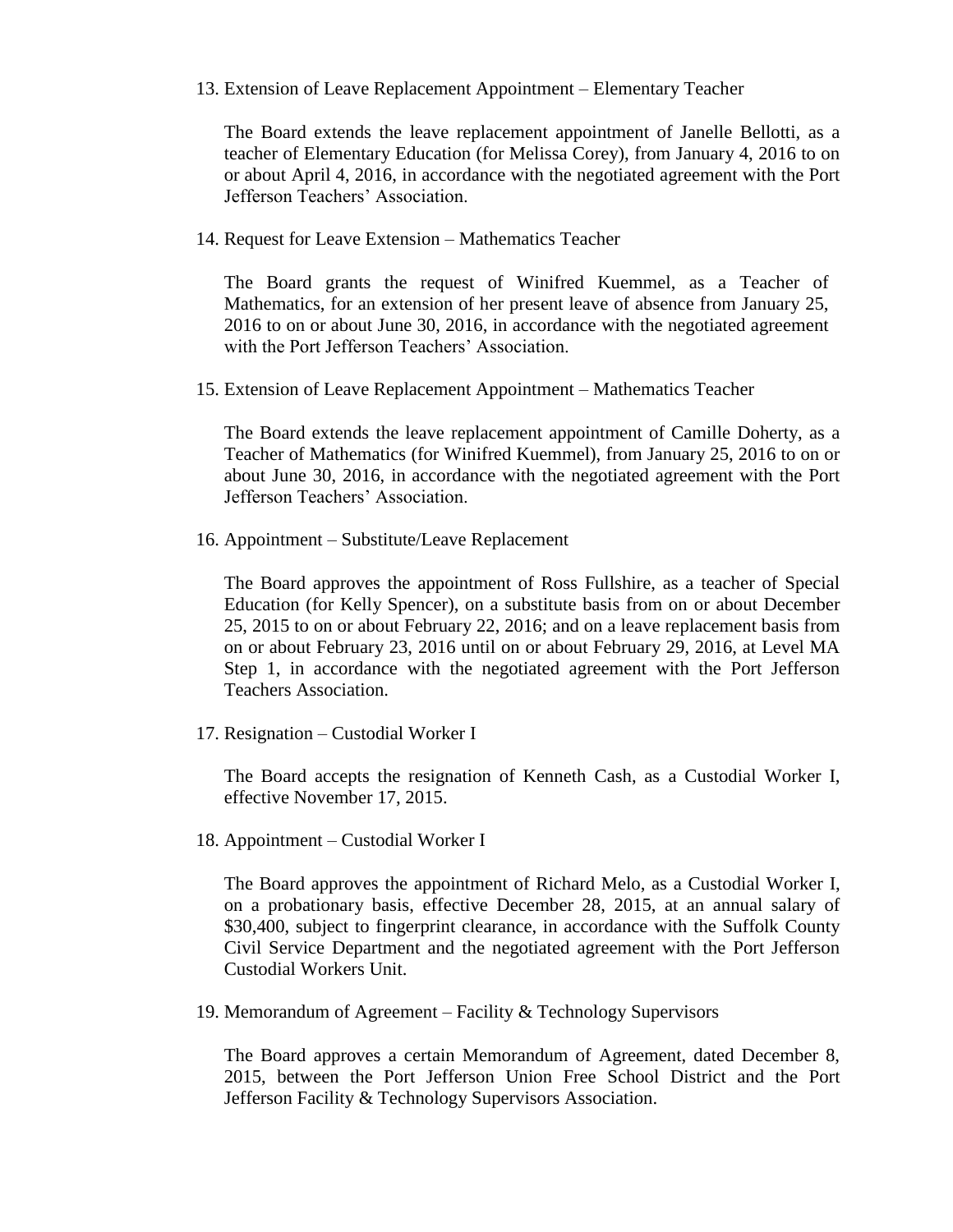20. Curriculum Project

The Board approves the following for a Curriculum Project for 2015-2016 in accordance with the negotiated agreement with the Port Jefferson Teachers' Association:

Additional participant for Research and Public Speaking project - Megan Lavin Increase for project hours - 9 hours

21. Appointment – Interim Director of Health, Physical Education & Athletics

The Board approves the following resolution:

BE IT RESOLVED, that the Board of Education of the Port Jefferson Union Free School District hereby appoints Edward Cinelli as Interim Director of Health, Physical Education and Athletics, effective December 9, 2015 through the remainder of the 2015-2016 school year for a period of time not to exceed one hundred days at the rate of \$700.00 per day; and

BE IT FURTHER RESOLVED that the President of the Board is authorized to execute an Agreement dated December 8, 2015 setting forth the terms and conditions of employment of the Interim Director of Health, Physical Education and Athletics, which agreement has been reviewed by the Board of Education.

#### **B. Finance**

1. Financial Reports

| The Board approves the following financial reports: |                   |  |  |  |
|-----------------------------------------------------|-------------------|--|--|--|
| Claims Audit Report - Month of October              |                   |  |  |  |
| Cash Flow Analysis - Month of October               |                   |  |  |  |
| <b>New Budget Transfers</b>                         |                   |  |  |  |
| October Warrants & Treasurer Reports                |                   |  |  |  |
| <b>Fund Name</b>                                    | Warrant#          |  |  |  |
| General Fund                                        | 22, 24, 26, 28-29 |  |  |  |
| School Lunch Fund No Warrants                       |                   |  |  |  |
| Federal Fund                                        | 3                 |  |  |  |
| Capital Fund                                        | $\overline{2}$    |  |  |  |
| Trust & Agency                                      | $\overline{4}$    |  |  |  |
| Payroll                                             | $7-9$             |  |  |  |
| Royal Fund                                          | No Warrants       |  |  |  |
| Scholarship Fund No Warrants                        |                   |  |  |  |
| Trial Balance - July 2015 - October 31, 2015        |                   |  |  |  |
| Revenue Budget Status - July 2015-June 2016         |                   |  |  |  |
| Appropriation Status Report - July 2015-June 2016   |                   |  |  |  |
| <b>Budget Transfers - Month of October</b>          |                   |  |  |  |